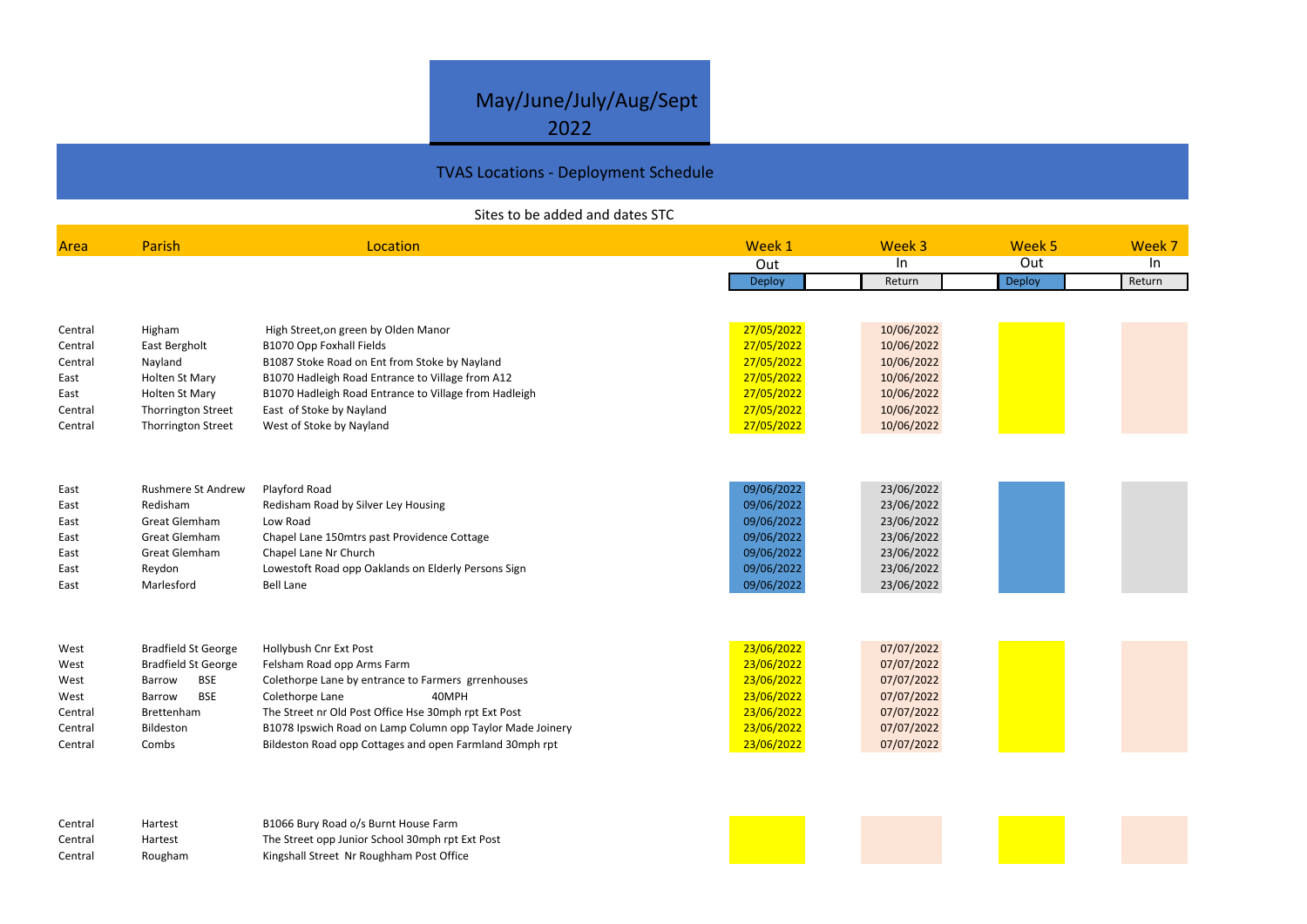| Central<br>West<br>West<br>West | Rougham<br><b>Brockley</b><br><b>Great Barton</b><br>Hinderclay | Almshouse Road<br>B1066 Bury Road os Hse Suroan<br>A143 Bury Road os Hse The Nook<br>Rickinghall Road by Church entrance |            |            |
|---------------------------------|-----------------------------------------------------------------|--------------------------------------------------------------------------------------------------------------------------|------------|------------|
|                                 |                                                                 |                                                                                                                          |            |            |
| Central                         | Stowupland                                                      | A1120 on Green by petrol station with traffic camera sign on                                                             | 24/06/2022 | 08/07/2022 |
| Central                         | <b>Brockford Street</b>                                         | A140 under blue Brockford sign by Mercedes/Petrol garage                                                                 | 24/06/2022 | 08/07/2022 |
| Central                         | Forward Green                                                   | A1120 by Garden Centre                                                                                                   | 24/06/2022 | 08/07/2022 |
| Central                         | Forward Green                                                   | A1120 Ent to Village from A140 30mph rpt                                                                                 | 24/06/2022 | 08/07/2022 |
| Central                         | Framsden                                                        | B1077                                                                                                                    | 24/06/2022 | 08/07/2022 |
| Central                         | Framsden                                                        | Mill Hill                                                                                                                | 24/06/2022 | 08/07/2022 |
|                                 |                                                                 |                                                                                                                          |            |            |
| Central                         | <b>Winston Green</b>                                            | Debenham Road o/s Low Hill Hse 40mph rpt                                                                                 | 10/06/2022 | 24/06/2022 |
| West                            | <b>Winston Green</b>                                            | Debenham Road o/s Rogers Farm Cottage 40mph rpt Ext Post                                                                 | 10/06/2022 | 24/06/2022 |
| West                            | Stradbroke                                                      | B1117 New Street Ent to Village                                                                                          | 10/06/2022 | 24/06/2022 |
| West                            | Stradbroke                                                      | B1117 Laxfield Road Ent to Village                                                                                       | 10/06/2022 | 24/06/2022 |
| Central                         | Stradbroke                                                      | B1118 Queen Street (old post for fixed VMS Sign)                                                                         | 10/06/2022 | 24/06/2022 |
| Central                         | Ashfield Cum Thorpe                                             | The Street off A1120 nr High Row Farm                                                                                    | 10/06/2022 | 24/06/2022 |
|                                 | Ashfield Cum Thorpe                                             | The Street off A1120                                                                                                     | 10/06/2022 | 24/06/2022 |
|                                 |                                                                 |                                                                                                                          |            |            |
| West                            | Horringer                                                       | A143 Chevington Road os Godfreys Close                                                                                   | 09/09/2022 | 23/09/2022 |
| West                            | Horringer                                                       | A143 The Street on Green by street lighting column opp Church                                                            | 09/09/2022 | 23/09/2022 |
| Central                         | Hawstead                                                        | Lawshall Road                                                                                                            | 09/09/2022 | 23/09/2022 |
| Central                         | Hawstead                                                        | The Green Bury Road                                                                                                      | 09/09/2022 | 23/09/2022 |
| Central                         | Hawstead                                                        | <b>Bury Road</b>                                                                                                         | 09/09/2022 | 23/09/2022 |
|                                 |                                                                 |                                                                                                                          |            |            |

| Central | Leavenheath | A134 High Road Junc NB                         | 24/08/2022 | 09/09/2022 |
|---------|-------------|------------------------------------------------|------------|------------|
| Central | Leavenheath | A134 High Road Junc SB                         | 24/08/2022 | 09/09/2022 |
| Central | Leavenheath | A134 North of Woodbarn Farm NB 40 mph          | 24/08/2022 | 09/09/2022 |
| Central | Leavenheath | A134 North of Woodbarn Farm SB 40 mph Ext Post | 24/08/2022 | 09/09/2022 |
| Central | Assington   | Opp Assington Farm Shop                        | 24/08/2022 | 09/09/2022 |
| Central | Boxford     | A1071 Boxford bypass 40 mph                    | 24/08/2022 | 09/09/2022 |

| Central | Sutton | Heath Road N/B                          | 08/07/2022 | 22/07/2022 |
|---------|--------|-----------------------------------------|------------|------------|
| Central | Sutton | Heath Road S/B                          | 08/07/2022 | 22/07/2022 |
| Central | Sutton | B1083 On Sutton Hoo sign                | 08/07/2022 | 22/07/2022 |
| Central | Sutton | B1083 Opp Sutton Hoo sign to Woodbridge | 08/07/2022 | 22/07/2022 |
|         |        |                                         |            |            |